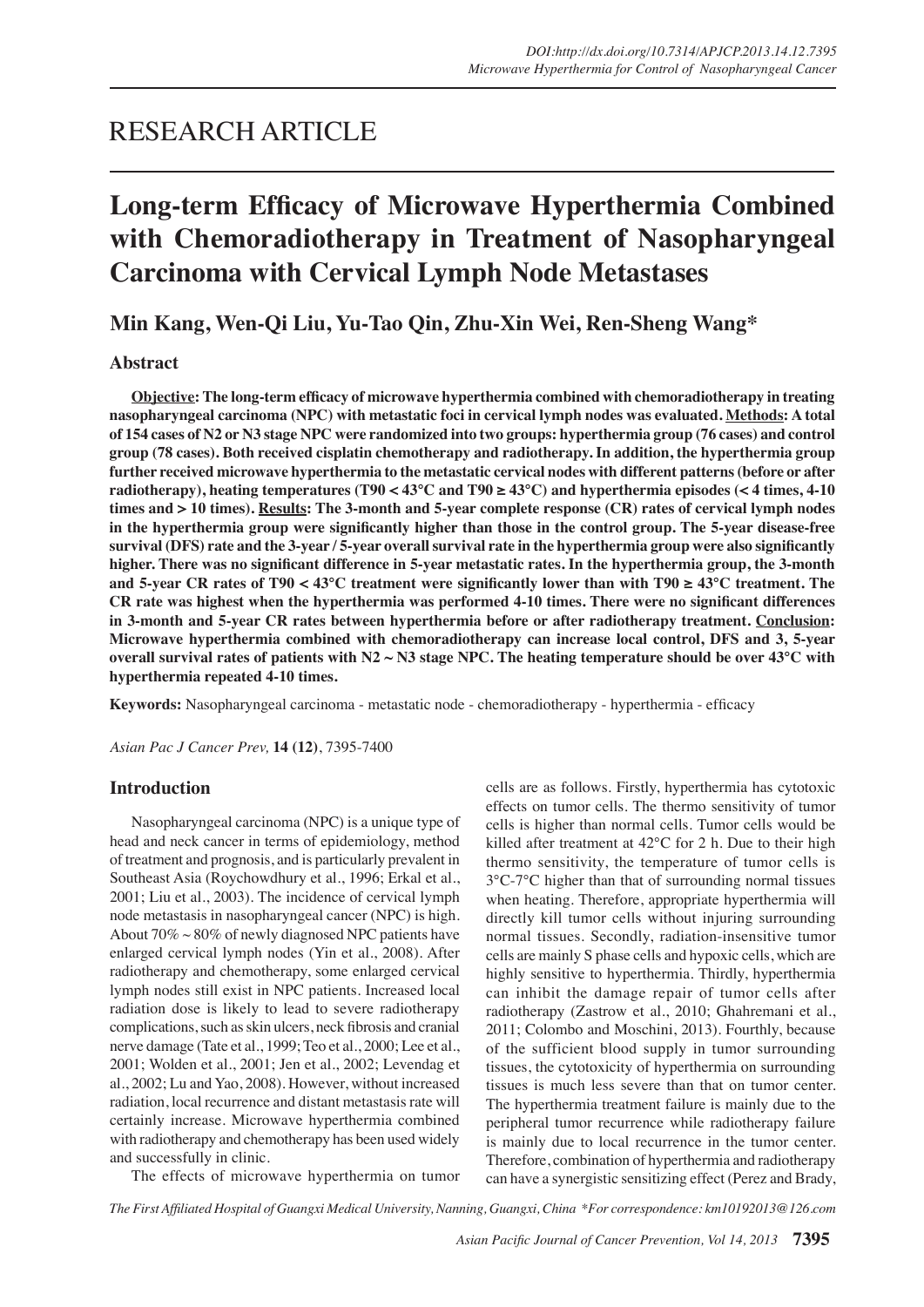**Table 1. Clinical Data of NPC Patients Used in This Study**

| Clinical features |                | Hyperthermia Control |              | $X^2$ | P     |
|-------------------|----------------|----------------------|--------------|-------|-------|
|                   |                | group                | group        |       |       |
| Cases             |                | 76                   | 78           |       |       |
| Gender            | Male           | 54                   | 62           |       |       |
|                   | Female         | 22                   | 16           | 3.178 | 0.078 |
| Age (year)        | Range          | $18 \sim 65$         | $19 \sim 68$ |       |       |
|                   | Median         | 47                   | 48           | 1.41  | 0.532 |
| Pathologic type   | WHO II         | 6                    | 7            | 1.402 | 0.442 |
|                   | WHO III        | 70                   | 71           |       |       |
| N staging         | N2             | 41                   | 40           | 0.533 | 0.363 |
|                   | N <sub>3</sub> | 35                   | 38           |       |       |
| Clinical staging  | Ш              | 33                   | 34           |       |       |
|                   | IV             | 43                   | 44           | 0.042 | 0.736 |
| KPS scoring       | 90             | 19                   | 22           |       |       |
|                   | 80             | 43                   | 35           | 1.104 | 0.563 |
|                   | 70             | 14                   | 21           |       |       |

KPS, Karnofsky performance status

1987; Li et al., 2004; Nikfarjam et al., 2005). Fifthly, hyperthermia can upregulate expression of pro-apoptotic genes while downregulate expression of apoptosis suppressor genes (Li et al., 2004). Sixthly, hyperthermia enhances cytotoxicity of some chemotherapy drugs, such as cisplatin. In vitro experiments (Zheng et al., 2006) showed that the anti-cancer effect of chemotherapy drugs can be enhanced 10 to 100 times after heating at 42°C for 2 h. Combination of heating and chemotherapy drug can increase the drug concentration within the tumor and increase its anticancer effect. And the toxicity of chemotherapy drugs on unheated normal tissues can be reduced, which will help prevent or delay the drug resistance. Therefore, it is shown by a number of clinical trials that the efficacy of combined treatment including hyperthermia, radiotherapy and chemotherapy were better than the efficacy of each therapy alone (Song et al., 2006; Chen et al., 2009).

Currently, the specific details of hyperthermia treatment such as timing, treatment times and temperature are still controversial. In this study, the long-term effect of hyperthermia in combination with radiotherapy and chemotherapy on NPC patients with cervical lymph node metastasis was investigated. A total of 154 cases of NPC patients at stage  $N2 \sim N3$  were enrolled in this study. The complete response rate, the disease-free-survival rate and the survival rate were analyzed. The number, temperature and timing of hyperthermia were compared.

#### **Materials and Methods**

#### *Patient Selection*

Patients who fulfilled all of the following criteria were enrolled in this study: (1) NPC confirmed by biopsy and histology; (2) no evidence of distant metastasis; (3) no previous treatment for NPC; (4) T1-4N2-3M0 disease according to the staging system of the 2002 American Joint Committee on Cancer (AJCC) / International Union Against Cancer (UICC) (Fleming et al., 1997); (5) adequate liver function; (6) adequate renal function; (7) adequate bone marrow function; and (8) Karnofsky

performance status (KPS)  $\geq 80$ . The exclusion criteria were as follows: (1) presence of distant metastases; (2) pregnancy or lactation; (3) previous malignancy or other concomitant malignant disease; and (4) without previous radiotherapy, chemotherapy or immunotherapy.

#### *Pretreatment Evaluation*

Pretreatment evaluation included a complete history and physical examination with nasopharyngoscopy, chest radiography, ultrasonography of the abdominal region, and hematologic and biochemical profiles. Additional investigations were performed if indicated. Magnetic resonance imaging (MRI) and Contrast-enhanced computed tomography (CT) of the nasopharyngeal region and neck were performed to determine stage. The disease was staged according to the 2002 AJCC/UICC staging classifications.

#### *Clinical data*

From January 2007 to September 2008, 154 cases of nasopharyngeal patients at stage  $N2 \sim N3$  were treated in the First Affiliated Hospital of Guangxi Medical University (Table 1), including 116 males and 38 females and with male to female ratio of 3.1:1. They were aging from 18 to 68 years old, with median age of 47 years. All cases were confirmed by histopathological examination. Of them, 13 cases were World Health Organization (WHO) subtype II (8.4%), and 141 cases were WHO subtype III (91.6%). Patients were randomly divided into control group (78 cases, radiotherapy + chemotherapy) and hyperthermia group (76 cases, radiotherapy + chemotherapy + hyperthermia). Of the 78 cases in the control group, 34 cases were in clinical stage III (2002 UICC staging system), and 44 cases were in stage IV. Of the 76 cases in hyperthermia group, 33 cases were in stage III, and 43 cases were in stage IV. Cervical lymph node metastasis (2002 UICC staging system) were all in stage  $N2 \sim N3$ . There was no significant difference in KPS score, histological type, clinical stage and N stage between two groups  $(P > 0.05)$ .

Prior written and informed consent was obtained from every patient and the study was approved by the ethics review board of Guangxi Medical University.

#### *Treatment method*

(1) Control group: Control group received radiotherapy combined with chemotherapy. Radiotherapy was performed by weekly exposure of 2Gy per day for 5 days. The primary foci firstly received X ray of 6 MV on face and neck with a dose of DT36Gy. Afterwards, fields before ear of both sides received radiation of DT34  $\sim$ 40 Gy. The total radiation for nasopharynx was DT70  $\sim$ 78Gy, 35 to 39 times and 47 to 51 d in total. After the 6 MV perpendicular X ray radiation dose on cervical lymph node metastasis site reached 50Gy, 9 to 12 MeV electron beam radiation was used as supplement with total vertical radiation amount of DT68  $\sim$  72 Gy for 34  $\sim$  36 times in total of  $46 \sim 50$  d on the neck and with prophylactic dose of DT50  $\sim$  54 Gy.

Concurrent chemotherapy was performed during radiotherapy, which consisted of cisplatin alone (80 mg/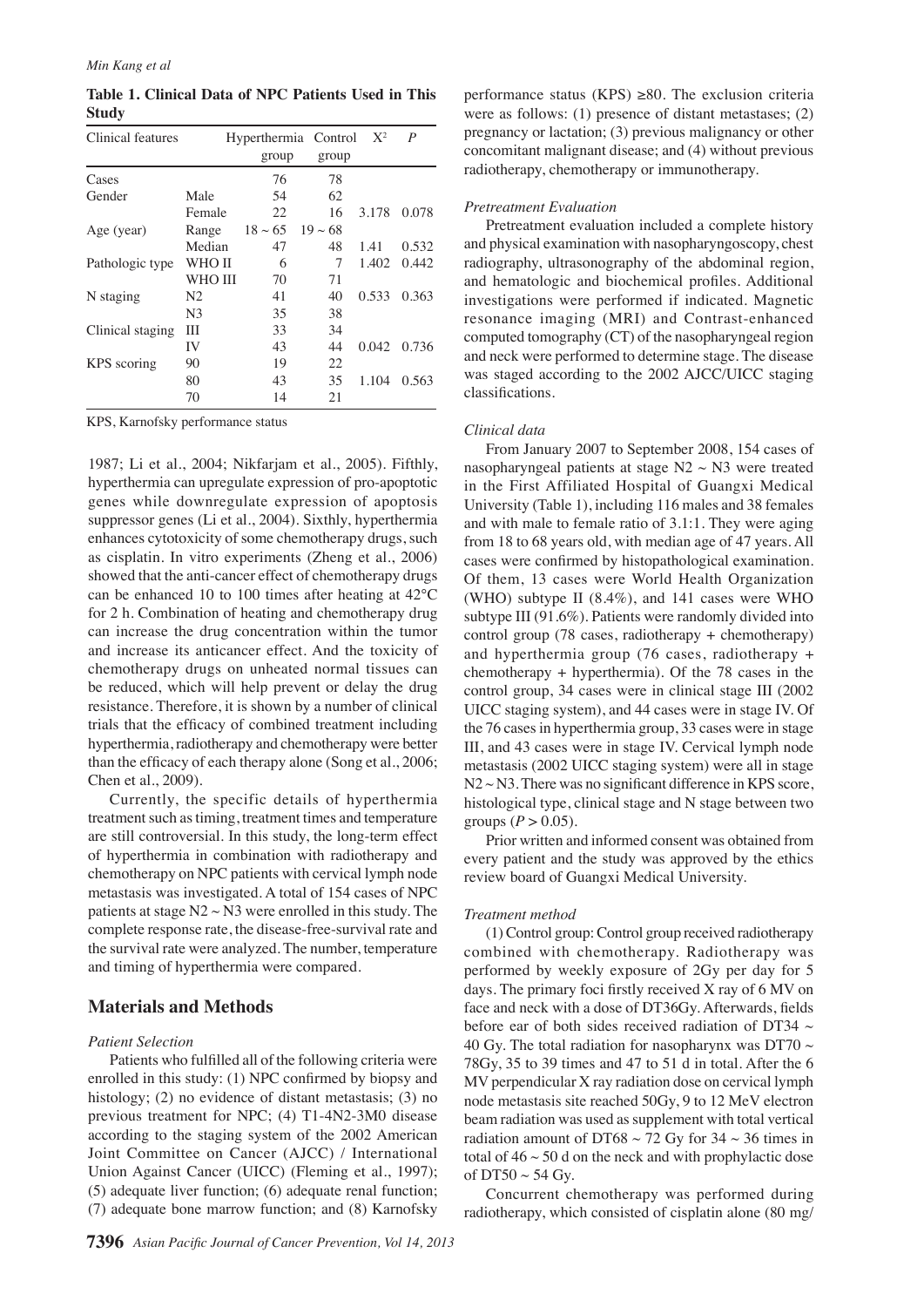**Table 2. Lymph Node Regression Rate and Survival Rate Analysis (n (%))**

|                                | Hyperthermia<br>group $(n = 76)$ group $(n = 78)$ | Control   | $X^2$  | P     |
|--------------------------------|---------------------------------------------------|-----------|--------|-------|
| The lymph node regression      |                                                   |           |        |       |
| rate at 3 months               |                                                   |           |        |       |
| $CR$ rate $(\%)$               | 62(81.6)                                          | 49 (62.8) | 5.537  | 0.014 |
| PR rate $(\%)$                 | 14 (18.4)                                         | 27(34.6)  | 4.378  | 0.038 |
| SD rate $(\% )$                | 0(0)                                              | 2(2.6)    | 1.674  | 0.287 |
| Efficacy $(\% )$               | 100                                               | 97.4      | 2.976  | 0.078 |
| Survival rate                  |                                                   |           |        |       |
| 1-year survival rate           | 74 (97.4)                                         | 73 (93.6) | 0.546  | 0.46  |
| 3-year survival rate           | 65(85.5)                                          | 48(61.5)  | 3.87   | 0.049 |
| 5-year survival rate           | 52 (68.4)                                         | 39(50.0)  | 11.338 | 0.001 |
| 5-year local control rate      | 73 (96.1)                                         | 60(76.9)  | 11.961 | 0.001 |
| 5-year distant metastasis rate | 28 (36.8)                                         | 34(43.6)  | 0.729  | 0.393 |
| 5-year DFS rate                | 39 (51.3)                                         | 16(20.5)  | 15.908 | 0.001 |

m2/d, intravenous infusion over 2 hours on Days 1 and 22).

(2) Hyperthermia group: Radiotherapy and chemotherapy in hyperthermia group was the same as the control group. Pingliang 778WR-L-4 microwave hyperthermia machine (Sunostick Medical Technology Co., Ltd, London, UK), with frequency of 915 MHz and external heating diameter of 80 mm or 150 mm, was used for hyperthermia. Different types of radiators were used according to different tumor sizes and the radiator was 2 to 4 cm above the surface. The hyperthermia site was cooled with water bags. SYI thermal system (Sunostick Medical Technology Co.,Ltd, London, UK) was used to measure temperature of tumor center and surrounding area. And the surface temperature was maintained at 41.5°C to 42°C. Temperature measurement was performed 1 h before and after radiotherapy, and heating time was recorded every time. The duration of effective heating was 45 min, 2 times per week and 3 to 14 times in total.

For comparison of effect of hyperthermia pattern on regression, 36 patients received hyperthermia before radiotherapy and 40 patients received hyperthermia after radiotherapy. For comparison of effect of heating temperature on regression, 70 patients with well temperature curve were further divided into patients with T90 < 43°C treatment (28 cases) and patients with T90  $\geq 43^{\circ}$ C treatment (42 cases). And to compare effect of heating time on regression, 15 cases received heating of < 4 times, 38 cases were treated with heating of 4-10 times and 23 cases received heating of > 10 times.

#### *Patient evaluation and follow-up*

All patients were evaluated at least once a week during the radiotherapy. The first assessment of tumor response was performed 1 month after the completion of radiotherapy by physical examination and flexible nasopharyngoscopy. This was followed by contrastenhanced CT of the head and neck 3 months after radiotherapy. Then patients were followed up every 3 months from 3 months through 3 years, and every 1 year thereafter for 5 years. During every follow-up visit, disease status and treatment toxicity were assessed. Complete physical and fiberoptic nasopharyngoscopy or indirect nasopharyngeal speculum examinations were performed.

25.0 progressive disease (PD). Neck mass was assessed by CT50.0 et al., 1995). Efficacy evaluation was in accordance with 75.0 and late adverse reaction was evaluated by standards df00.0 The assessments included blood tests, biochemistry profiles, chest radiography, abdominal ultrasonography, and CT of the nasopharynx and cervical region. Further investigations were arranged as indicated. Management of residual disease and tumor relapse, if detected, was determined on a case-by-case basis. Nasopharynx MRI should be performed every six months. Local or cervical lymph node recurrence was examined by pathologic diagnosis. Suspicious metastasis was analyzed by thoracic and abdominal CT and bone scintigraphy. Acute USA Radiation Therapy Oncology Group or European Organization for Research and Treatment of Cancer (Cox WHO Response Evaluation Criteria in Solid Tumors and classified as complete response (CR), partial response (PR), incomplete response/stable disease (SD) and results. Regression of cervical lymph nodes was assessed 3 months after treatment. Complete regression was recorded as CR, and tumor size regression  $\geq 50\%$  was PR.

#### Statistical analysis

SPSS 17.0 software was used for statistical analysis. The Kaplan-Meier (Kaplan and Meier, 1958) method was used to compare the overall survival rate. Pearson Chi-Square test was used for the analysis of distant metastasis rate, disease-free survival rate (DFS) and local control rate.  $P < 0.05$  was considered statistically significant.

## **Results**

#### *Regression rate of cervical lymph nodes in hyperthermia group is higher at 3 months after treatment*

At 3 months after treatment, regression rate of cervical lymph nodes was evaluated. As shown in Table 2, the CR rate in hyperthermia treatment group and control group was 81.6% and 62.8%, respectively. And the difference between these two groups was significantly different (*P* < 0.05). Thus hyperthermia group had higher regression rate of cervical lymph nodes.

#### *The 3-year and 5-year survival rates in hyperthermia group are higher*

The follow-up was ended in May 2012, or 5 years after treatment or patient death, with a median followup time of 58 months. The follow-up was performed by telephone or letters and with successful rate of 96.1% (148/154). The 1-year, 3-year and 5-year survival rates were calculated. The results were shown in Table 2. The 1-year survival rate in hyperthermia group and control group was 97.4% and 93.6%, respectively. The 3-year survival rate in hyperthermia group and control group was 85.5% and 61.5%, and the 5-year survival rate was 68.4% and 50.0%, respectively. Statistically, there were significant differences in the 3-year and 5-year survival rate ( $P < 0.05$ ), but not the 1-year survival rate ( $P > 0.05$ ) 0.05), between the hyperthermia group and control group. Therefore, hyperthermia group had higher 3-year and 5-year survival rates.

**46.8 56.3**

**20.3 6.3 10.1**

0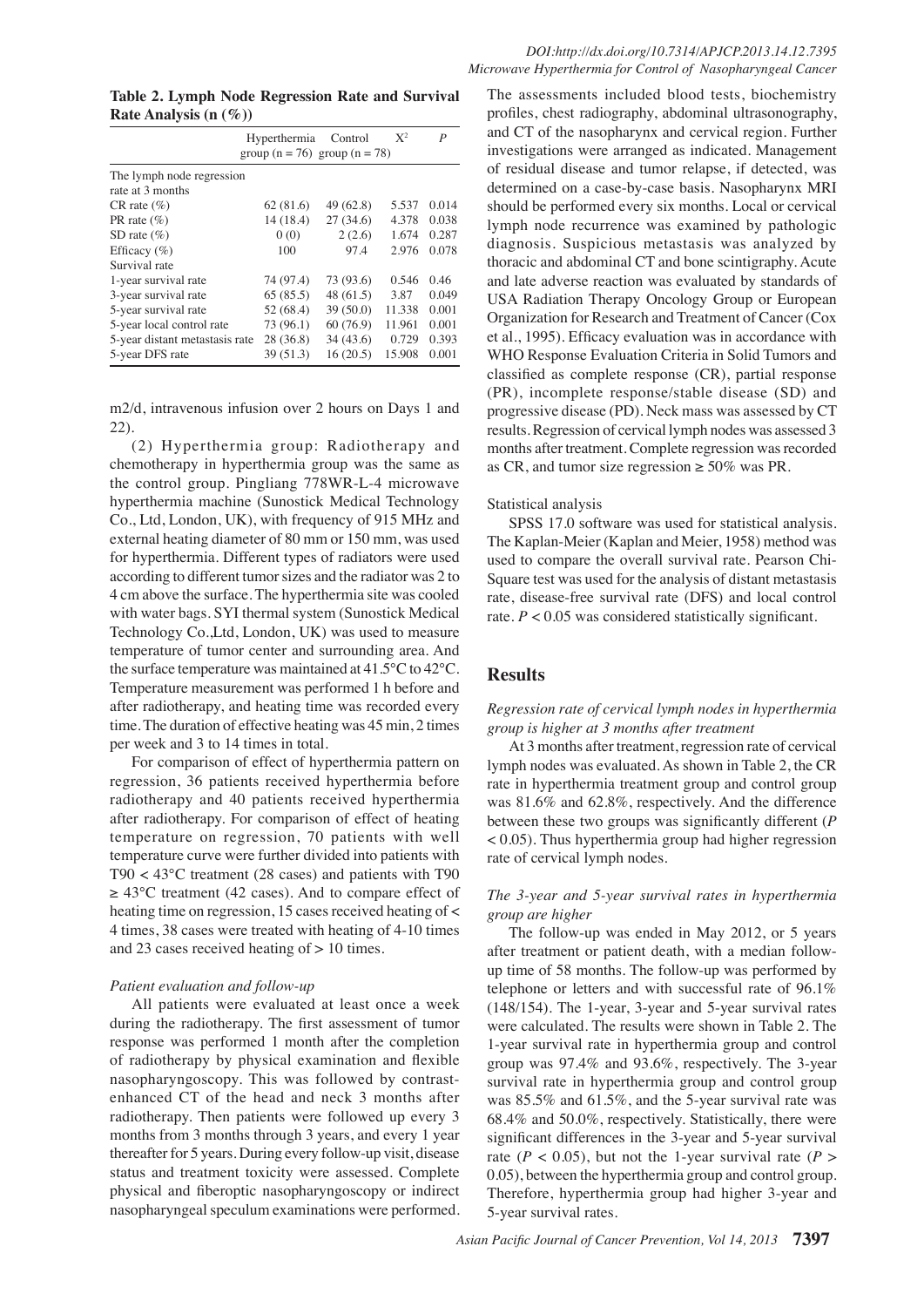| 3-month<br>n |                   |                 | 5-year           |                 |  |  |
|--------------|-------------------|-----------------|------------------|-----------------|--|--|
|              | $CR$ rate $(\% )$ | PR rate $(\% )$ | $CR$ rate $(\%)$ | PR rate $(\% )$ |  |  |
| 36           | 28 (77.8)         | 8(22.2)         | 33 (91.7)        | 3(8.3)          |  |  |
| 40           | 33(82.5)          | 7(17.5)         | 38 (95.0)        | 2(5.0)          |  |  |
|              | 0.267             | 0.267           | 0.015            | 0.015           |  |  |
|              | 0.606             | 0.606           | 0.903            | 0.903           |  |  |
|              |                   |                 |                  |                 |  |  |

|                                                 | Table 3. The Lymph Node Regression in Hyperthermia Group Treated with Different Hyperthermia Pattern at |
|-------------------------------------------------|---------------------------------------------------------------------------------------------------------|
| 3-month and 5-year after Treatment $(n \, (\%)$ |                                                                                                         |

CR, complete response; PR, partial response

**Table 4. The Lymph Node Regression in Hyperthermia Group Treated with Different Temperature at 3-month and 5-year after Treatment (n (%))**

| T <sub>90</sub> | n   | 3-month  |                                                             | 5-year   |         |
|-----------------|-----|----------|-------------------------------------------------------------|----------|---------|
| $(^{\circ}C)$   |     |          | CR rate $(\%)$ PR rate $(\%)$ CR rate $(\%)$ PR rate $(\%)$ |          |         |
| ~13             | 28  | 18(64.3) | 10(35.7)                                                    | 24(85.7) | 4(14.3) |
| > 43            | 42. | 36(85.7) | 6(14.3)                                                     | 41(97.6) | 1(2.4)  |
| $X^2$           |     | 4.375    | 4.375                                                       | 8.491    | 8.491   |
| P               |     | 0.036    | 0.036                                                       | 0.004    | 0.004   |

CR, complete response; PR, partial response

### *Hyperthermia group has higher local control rate and DFS rate*

At 5 years after treatment, the local control rate, the distant metastasis rate and DFS rate were analyzed. As shown in Table 2, there was significant difference in local control rate (96.1% vs. 76.9%) and 5-year DFS rate (51.3% vs. 20.5%) between hyperthermia group and control group ( $P < 0.01$ ). While the 5-year distant metastasis rate (36.8% vs. 43.6%) was not statistically significant  $(P > 0.05)$ .

## *Comparison of adverse reactions*

Two patients in control group and four patients in hyperthermia group presented skin moist dermatitis on the neck when the radiation dose was 45 to 55 Gy. After short suspension of radiotherapy and corresponding treatment for skin moist dermatitis, the skin healed and the treatment for NPC was continued. The moist dermatitis incidence was 5.7% (4/76) in hyperthermia group, and 2.6% in control group (2/78). The skin reaction was severe in hyperthermia group but without statistically significant difference  $(P > 0.05)$ . No severe sequela or complication was observed in all patients during the five years followup. Data are not shown.

In hyperthermia group, 15 patients died of distant metastasis, including 3 cases of widespread metastases, 4 cases of liver metastases, 5 cases of lung metastases, and 3 cases of bone metastases. In control group, 17 patients died of distant metastasis, including 4 cases of widespread metastases, 5 cases of liver metastases, 4 cases of lung metastases, and 4 cases of bone metastases. In hyperthermia group, 6 patients died of recurrent NPC and nasopharyngeal bleeding, without cervical lymph node recurrence. While in control group, 6 patients died of recurrent NPC, 10 cases died of cervical and nasopharynx lymph node recurrence, including 3 cases of nasopharyngeal bleeding. Eight patients remained relapsed after second radiation. Data are not shown.

| Table 5. The Lymph Node Regression in Hyperthermia       |  |  |                                             |  |  |
|----------------------------------------------------------|--|--|---------------------------------------------|--|--|
|                                                          |  |  | Group with Different Hyperthermia Treatment |  |  |
| Times at 3-month and 5-year after Treatment $(n \, (\%)$ |  |  |                                             |  |  |

|                  |    |                                              |         |                               | $\overline{\phantom{a}}$ |  |
|------------------|----|----------------------------------------------|---------|-------------------------------|--------------------------|--|
| Times of n       |    | 3-month                                      |         | 5-year                        |                          |  |
|                  |    | hyperthermia $CR$ rate $(\%)$ PR rate $(\%)$ |         | CR rate $(\%)$ PR rate $(\%)$ |                          |  |
| $\lt 4$          | 15 | 10(66.7)                                     | 5(33.3) | 11(73.3)                      | 4(26.7)                  |  |
| $4 - 10$         | 38 | 31(81.6)                                     | 7(18.4) | 37 (97.4)                     | 1(2.6)                   |  |
| >10              | 23 | 16(69.6)                                     | 7(30.4) | 19(82.6)                      | 4(17.4)                  |  |
| $X^2$            |    | 3.906                                        | 0.035   | 7.272                         | 0.47                     |  |
| $\boldsymbol{P}$ |    | $0.046*$                                     | 0.851   | $0.007*$                      | 0.493                    |  |

Compared with hyperthermia times of 4-10 times, \**P* < 0.05. CR, complete response. PR, partial response

## *Hyperthermia pattern dose not affect regression of cervical lymph nodes*

In order to evaluate the effect of hyperthermia pattern on regression of cervical lymph nodes, 76 patients in hyperthermia group were treated differently, with 36 patients received hyperthermia before radiotherapy and 40 patients received hyperthermia after radiotherapy. There was no significant difference in gender, age, KPS score, histological type, clinical stage and N stage between these of patients with different hyperthermia pattern  $(P > 0.05)$ . The regression of cervical lymph nodes at 3 months and 5 years after treatment were evaluated, as shown in Table 3. The differences between hyperthermia before radiotherapy treatment and hyperthermia after radiotherapy treatment in CR rate were not significant (77.8% vs. 82.5%, 91.7% vs. 95.0%)  $(P > 0.05)$ .

### *Heating temperature of T90 ≥ 43°C has higher cervical lymph node regression rate*

Seventy cases of patients from hyperthermia group with well temperature curve were further analyzed for heat dosage. They were divided into patients with T90 < 43°C treatment (28 cases) and patients with T90  $\geq 43^{\circ}$ C treatment (42 cases). There was no significant difference in gender, age, KPS score, histological type, clinical stage and N stage between these patients with different heating temperature ( $P > 0.05$ ). At 3 months after treatment, the CR rate in patients with T90 < 43°C treatment and T90  $\geq 43^{\circ}$ C treatment were 64.3% and 85.7% while the PR rate were 35.7% and 14.3%, respectively. And at 5 years after treatment, the CR rate in patients with T90 < 43°C treatment and T90  $\geq 43^{\circ}$ C treatment were 85.7% and 97.6%, respectively. Statistically, the differences between T90 < 43 $^{\circ}$ C treatment and T90  $\geq$  43 $^{\circ}$ C treatment were significant  $(P < 0.05)$ . Therefore, the efficacy of cervical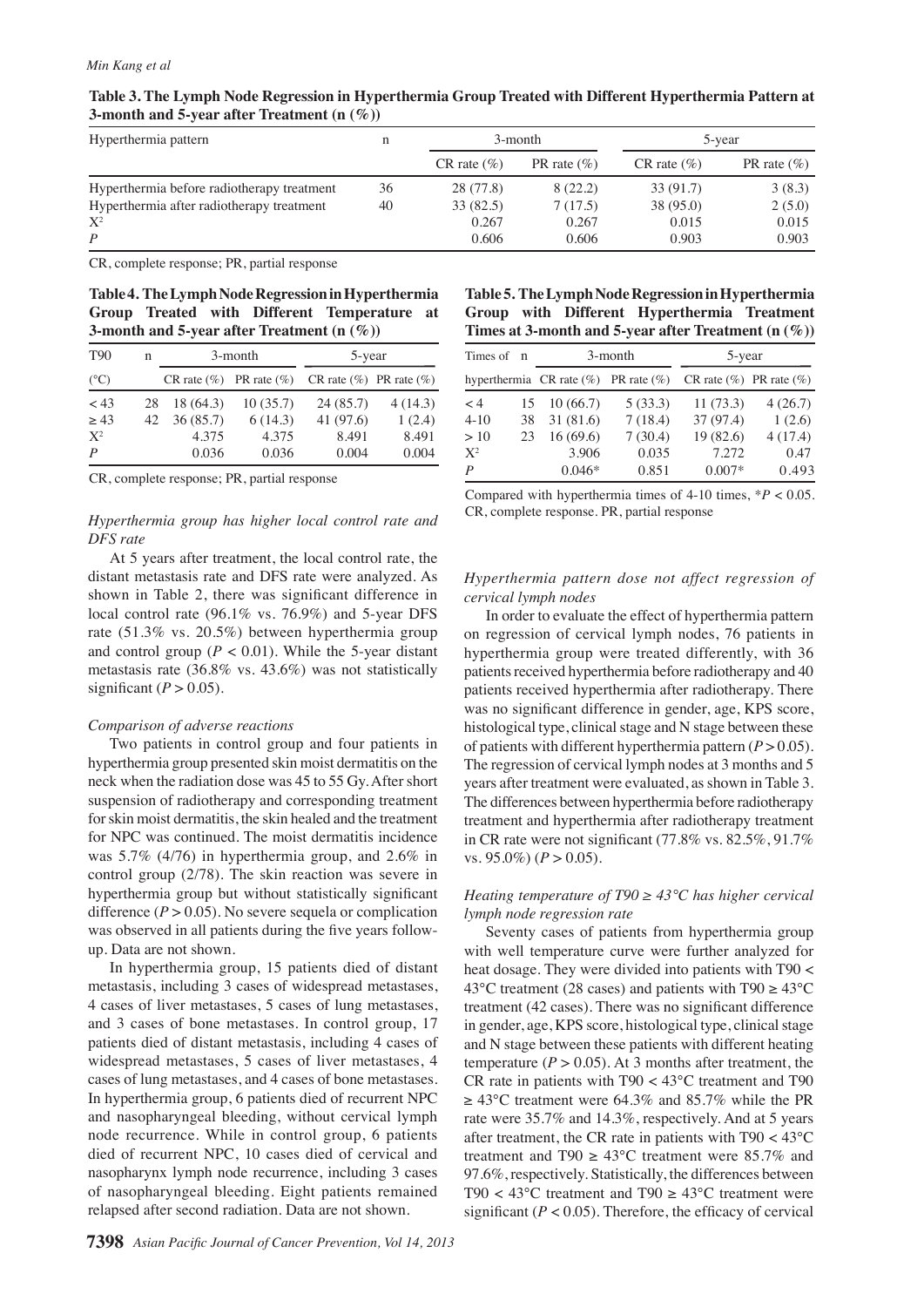#### *Hyperthermia treatment times of 4-10 times have higher cervical lymph node regression rate*

with T90 < 43°C treatment, as shown in Table 4.

Patients in hyperthermia group received different amount of hyperthermia and the efficacy of different times of hyperthermia was compared at 3 months and 5 years after treatment (Table 5). There was no significant difference in gender, age, KPS score, histological type, clinical stage and N stage among these patients  $(P > 0.05)$ . The CR rate was highest when the hyperthermia was 4-10 times at 3 months and 5 years after treatment (81.6% and 97.4%). Meanwhile, the PR rate was the lowest when the hyperthermia was 4-10 times (18.4% and 2.6%). And compared with patients with hyperthermia times of < 4 times and  $> 10$  times, patients with hyperthermia times of 4-10 times had significantly higher regression rate (*P*  $< 0.05$ ).

### **Discussion**

In this study, complete lymph node regression rate in hyperthermia group and control group was 81.6% and 62.8% at 3 months after treatment ( $P < 0.05$ ), and local control rate of cervical lymph node was significantly higher in hyperthermia group than that in control group at 5 years after treatment (*P* < 0.01). The 3-year and 5-year survival rate was statistically significant  $(P < 0.05)$ . The 5-year DFS rate was statistically significant  $(P < 0.01)$ . The 5-year distant metastasis rate was 36.8% and 43.6% respectively in hyperthermia group and control group, without significant difference  $(P > 0.05)$ . Our results showed that local control rate of cervical lymph nodes, 3-year and 5-year survival rate and 5-year DFS rate was significantly higher in hyperthermia group, indicating that local hyperthermia can increase local control rate of cervical lymph nodes. In this study, there was no significant difference in the efficacy of distant metastasis control between the two groups. This might be associated with inadequate number of cases, or with the status of nasopharyngeal lesions, which needs to be further improved. Moreover, we observed some late toxicities (data not shown). The most common late toxicities were of grades 1 and 2 among patients with 5 years of follow-up. The skin reaction was severe in hyperthermia group but without statistically significant difference  $(P > 0.05)$ . No severe sequela, or complication was observed in all patients during the five years follow-up. There was no significant difference of adverse reactions between the hyperthermia group and the control group. Deng et al. (2002) found that hyperthermia combined with radiotherapy and chemotherapy treatment could significantly improve the local control rate for patients with NPC staging in III and IVa without increasing toxicity, which was in accordance with this study.

Although hyperthermia with radiotherapy has been used for many years, the implement of hyperthermia such as its timing, treatment times and temperature is still controversial. Liu et al. (2005) showed that there was no

significant difference in different procedure (hyperthermia before radiotherapy or radiotherapy after hyperthermia) on the inhibition rate of HeLa cells  $(P > 0.05)$ . With same procedure but different time intervals (30 min, 2 h, 24 h), there was also no significant difference of inhibition rate on HeLa cells  $(P > 0.05)$ . In this study, the cervical lymph nodes regression rate in patients with hyperthermia before radiotherapy treatment and those with hyperthermia after radiotherapy treatment was not statistically significant  $(P > 0.05)$ . This data suggest that there was no significant difference in lymph node metastasis regression between hyperthermia before radiotherapy treatment and hyperthermia after radiotherapy treatment. And this data was consistent with findings of He et al. (2002) in esophageal cancer.

For the comprehensive treatment of superficial tumor with hyperthermia and radiotherapy, different hyperthermia times (such as 3-14 times) had different efficacies (Li and Hu, 1995; Liu et al., 1997). It is indicated that the number of hyperthermia is associated with clinical efficacy. In this study, we showed that CR rate were 66.7% (3-month CR rate) and 73.3% (5-year CR rate) in patients treated with hyperthermia  $<$  4 times, 81.6% (3-month CR rate) and 97.4% (5-year CR rate) in patients treated with hyperthermia 4 - 10 times, and 69.6% (3-month CR rate) and 82.6% (5-year CR rate) in patients with hyperthermia > 10 times. Thus this result indicates that less than 4 times or more than 10 times of hyperthermia could not increase CR rate in tumor of relatively larger volume. Increasing the number of hyperthermia will not only increase the financial burden on patients, but also increase the incidence of heat injury.

It is reported that cell damage from temperature below 43°C is different from that over 43°C. The cytotoxicity target is different with temperature above 43°C and below 42.5°C. Thermal resistance can be changed in the heating process with temperature below 43°C. However, when temperature is above 43°C, thermal resistance cannot be further developed. Kapp and Cox (Kapp and Cox, 1995) analyzed the efficacy of 332 times of hyperthermia combined with radiotherapy in 83 cases of recurrent or metastatic breast cancer patients using the "heat map" or multi-point temperature measurement technology. They found that cumulative Eq min T90 at 43°C was significantly related with CR rate  $(P < 0.01)$  and with local control rate  $(P < 0.01)$ . In this study, we showed that at 3 months after treatment, regression rate of cervical lymph node was 85.7% and 64.3% in patients with T90  $\geq 43^{\circ}$ C treatment and those with T90 < 43°C treatment, and 97.6% and 85.7% at 5 years after treatment. The difference between patients with T90  $\geq 43^{\circ}$ C treatment and those with  $T90 < 43^{\circ}$ C treatment was statistically significant  $(P < 0.05)$ .

In conclusion, microwave hyperthermia is easy to implement without significant side effects. For example, radiation skin reactions will not be increased by hyperthermia with carefully operating. Therefore, combination of hyperthermia with radiotherapy and chemotherapy for the treatment of cervical lymph node metastasis of NPC is an effective therapy that worth further study.